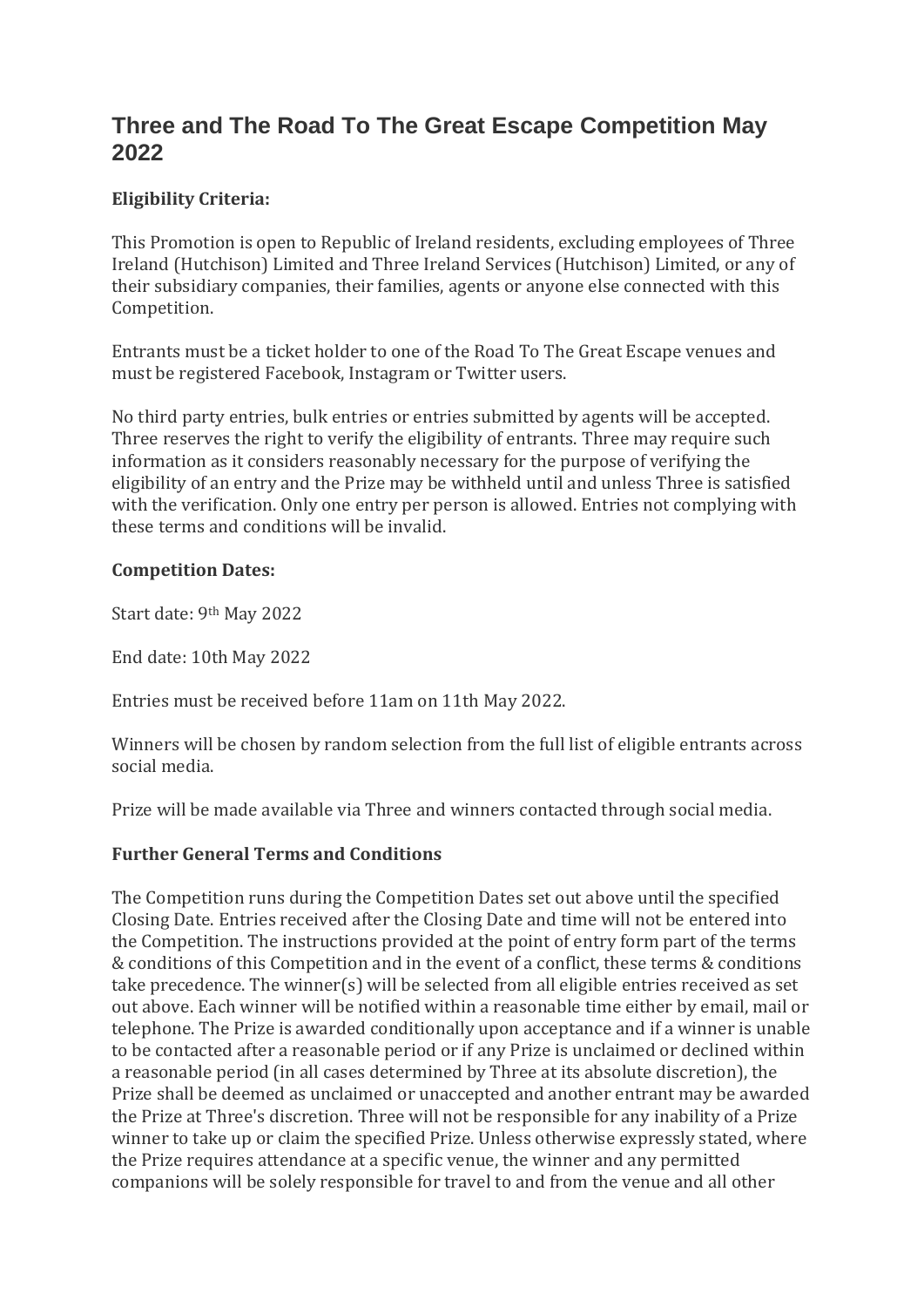expenses. Three assumes no responsibility and is not liable for any costs, charges or expenses which winners may be required to pay at any time in connection with a Prize. Any additional terms of entry specified by the venue will also apply. Three reserves the right to provide substitute Prize(s) of similar value should the specified Prize(s) become unavailable for whatever reason. Cash or credit alternatives may be offered at Three's sole and exclusive discretion. None of the Prizes are transferable. Events may occasionally be cancelled for reasons outside Three's control. Three will endeavour to promptly update any relevant information but cannot issue refunds for texts sent or calls made before this occurs (where applicable). Three will not be liable for any change of date or venue or cancellation of any event. Additional terms and conditions may apply in respect of any given Prize(s). Where devices constitute Prizes these are for use on the Three network only and unlock codes will not be supplied. Such Prizes may be subject to colour availability and colour will be at Three's discretion. Where vouchers constitute Prizes these are subject to terms and can be redeemed in limited outlets. Three accepts no liability for expired vouchers. Three accepts no responsibility for incorrectly completed, incomplete, lost or delayed entries, notices, acceptances, tickets or other documents related to the Prize(s). In respect of a Prize all conditions, terms, warranties and representations whether express or implied by law in relation to the provision of the Prize are excluded to the fullest extent permitted by law. In the event of fraud, abuse, and/or an error affecting the proper operation of this Competition, including the allocation of more Prizes than are available, Three reserves the right to: end or suspend the Competition; amend these terms & conditions; declare void the notification of winner(s); and/or to allocate available Prizes by conducting a simple draw from all wrongly allocated winners. If any part of these provisions are held by a court of competent jurisdiction to be illegal or unenforceable, the validity or enforceability of the remainder of these provisions shall not be affected and such provision shall be deemed modified to the minimum extent necessary to make such provision consistent with applicable law and, in its modified form, such provision shall then be enforceable and enforced. Three's decision is final and no correspondence will be entered into. Three reserves the right to suspend, cancel or amend the Competition and/or review and revise these terms and conditions at any time without giving prior notice and by continuing to take part in the Competition subsequent to any revision of these terms and conditions, entrants shall be deemed to have agreed to any such new or amended terms. This Promotion is governed by Irish Law and is subject to the exclusive jurisdiction of the Irish courts. The promoter and data controller of this Competition is Three, 28-29 Sir John Rogersons Quay, Dublin 2.

### **Privacy Notice**

Personal data provided by you in connection with this competition will be treated in accordance with the Three privacy policy available at [http://www.three.ie/privacy](http://www.three.ie/privacy-policy/)[policy/](http://www.three.ie/privacy-policy/). Please also note the following: (a) Entrants' data will be collected, stored and processed solely for the purposes of administering and assessing this Competition and will be stored for no longer than is reasonably necessary for those purposes (b) Where any personal data submitted by you relates to a third party, it is your responsibility to obtain and maintain the consent of the individual to whom the personal data relates; (c) The winner(s) may be required to participate in publicity connected with this Competition and it is a condition of entry that the winner(s) agree to their winning entry, name and county of residence being made publicly available; (d) The data you